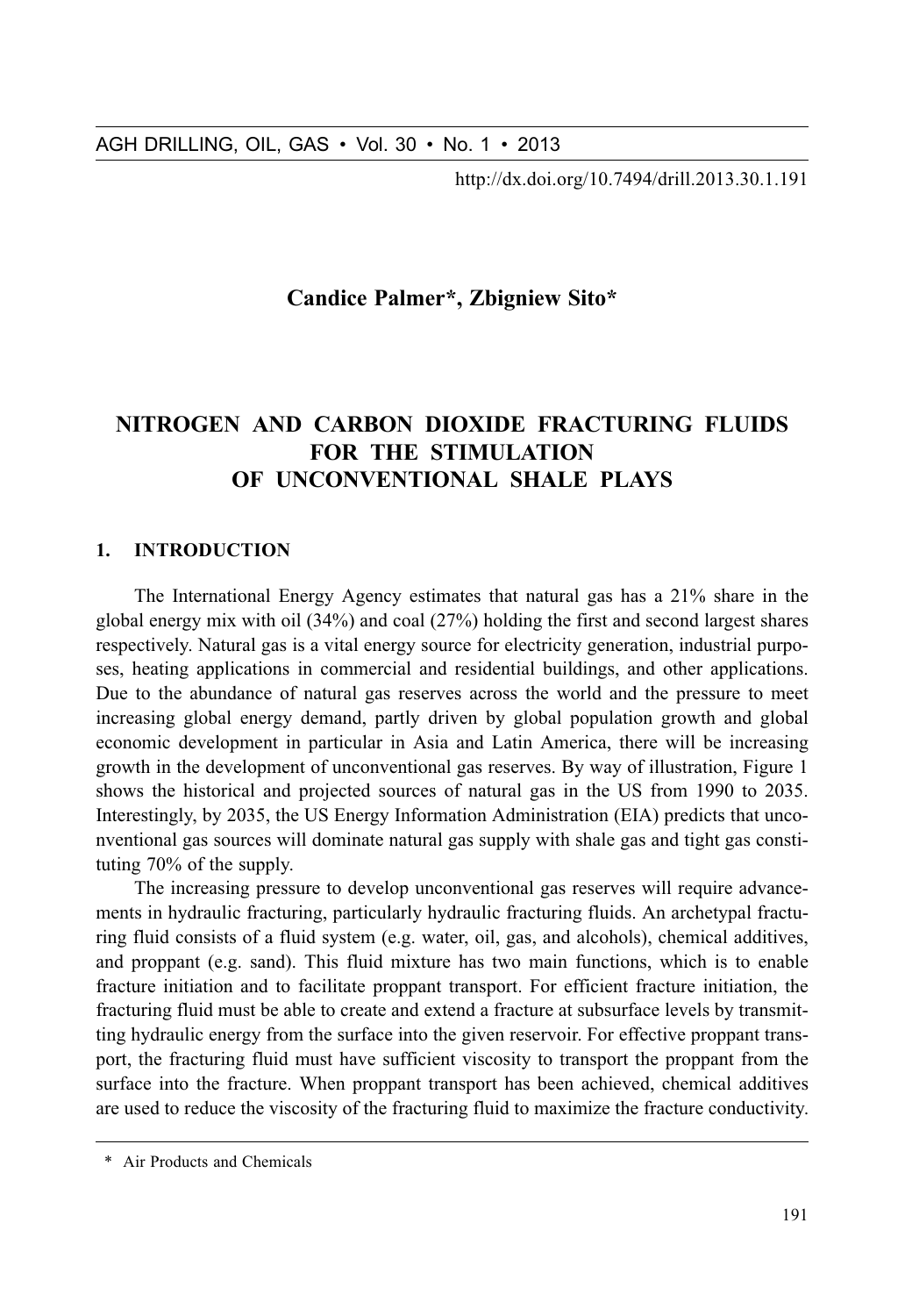

Fig. 1. US Natural Gas Production 1990–2035 (trillion cubic feet) (Source: US EIA)

When analysing the design of an ideal fracturing fluid system (*i.e.* base fluid, additives, and proppant), several physical and chemical parameters need to be achieved for successful well stimulation (*Economides and Martin, 2007*). These parameters include:

- Ease of operational preparation and inexpensive cost.
- Good compatibility between the rock formation and the fracturing fluid; for example, water-based fracturing fluids are unsuitable for highly water sensitive formations because they can hinder significantly the mass transport of gas and/or oil from the fracture to the surface.
- Sufficient maintenance of the desired viscosity at a given reservoir temperature to facilitate suspension and proppant transport into the fracture.
- Low fluid loss properties to prevent water saturation and clay swelling of the formation.
- Strong flowback characteristics to enable easy and rapid removal from the formation without causing formation damage.
- Good proppant suspension that allows effective transport into the fracture.
- The ability to pump easily the fracturing fluid into the well bore, which minimizes losses in friction pressure in the pipe and in the fracture.

In reality, satisfying these ideal parameters is rarely achieved; hence, considerable effort has been invested by researchers and practitioners in industry and academia to improve the performance of fracturing fluids.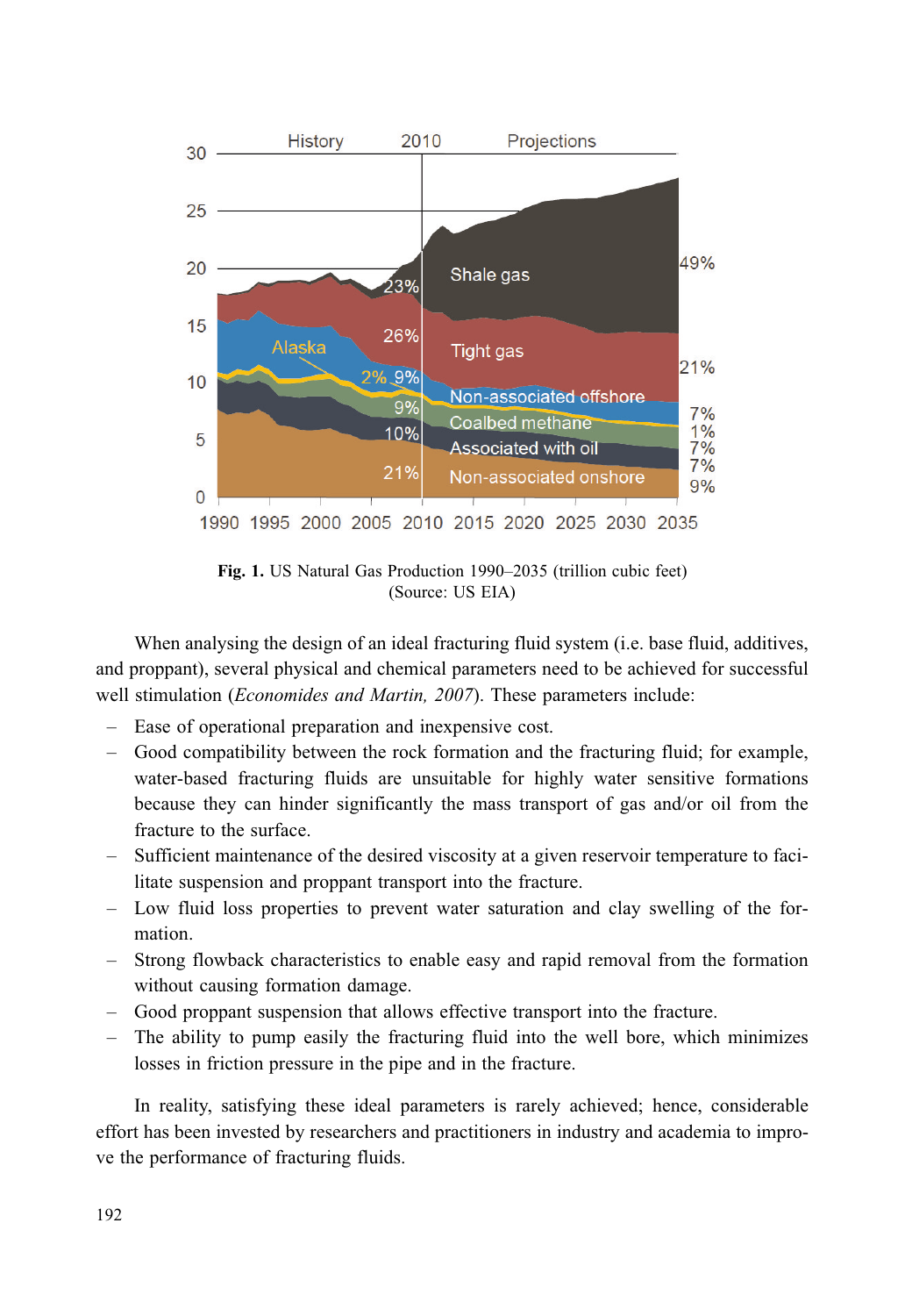#### $2.$ NITROGEN AND CARBON DIOXIDE FRACTURING FLUIDS

Nitrogen and carbon dioxide fracturing fluids can be used as alternative fracturing fluids to water based treatments when there are concerns about water sensitivity and clay swelling. Specifically, they can offer several advantages, which include:

- Rapid cleanup of flowback fluid.
- Non-damaging impact in water sensitive formations.
- Enhanced production of natural gas and oil in low permeability and low porosity formations.
- Suitability for shallow formations and depleted gas reservoirs.
- Reduced water requirements.

The main types of nitrogen and carbon dioxide fracturing fluids are energized, foam, straight gas (mists), and cryogenic liquids. Foam fracturing fluids typically consist of a water-based system and a gas phase of nitrogen and/or carbon dioxide in the range of 53% to 95% by volume. Below 53%, the fracturing fluid is considered energized, and above 95%, the fracturing fluid is considered a mist. Cryogenic liquids have also been used as fracturing fluids; however, they are rarely employed in commercial operations due to special piping and equipment requirements.

In North America, well operators have been using nitrogen and carbon dioxide fracturing fluids since the 1970s for the stimulation of unconventional shale and coal bed methane plays. To demonstrate the use of nitrogen and carbon dioxide based fracture treatments, the summary, presented below, discuss some experiences from various operators in the Devonian, the Montney and the Marcellus shale plays. For reference, a map of the North America shale plays is presented in Figure 2.



Fig. 2. North American Shale Plays (Source: US EIA)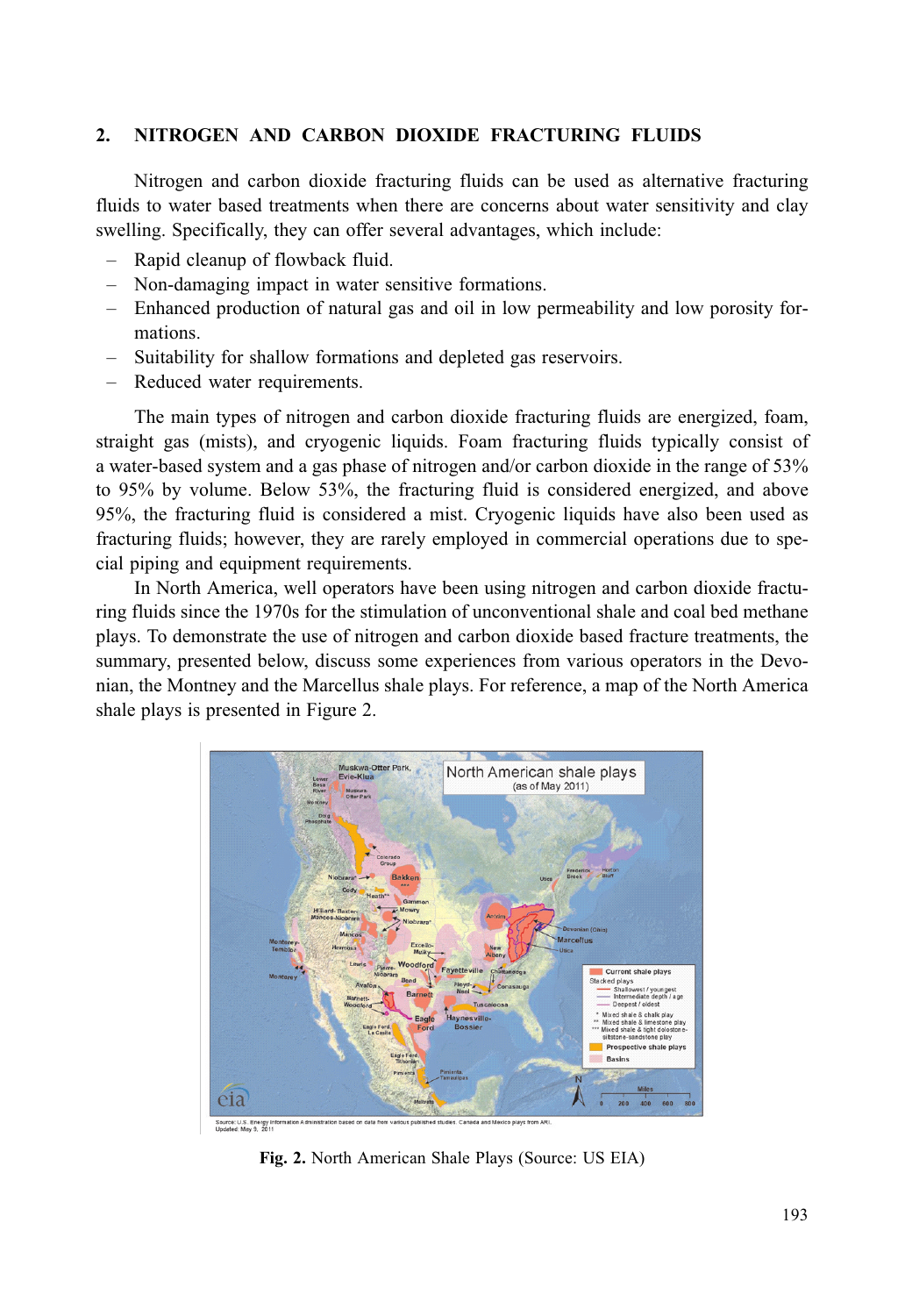# 2.1. Nitrogen based treatments in the Devonian shale play

Located in the Appalachian Basin, the Devonian shale play includes several formations such as the Huron, Cleveland, and Rhinestreet, which are located in Kentucky, Virginia, and West Virginia. This shale play is highly developed, where the total active region is estimated to be 8,675 square miles and the undeveloped region is estimated to be 1.994 square miles (*EIA, 2011*). Evaluating the characteristics of the Devonian shale rock reveals that it has a low permeability, low porosity, high water sensitivity, and a high proportion of natural fractures. Due to these characteristics, nitrogen fracture treatments has been used since 1978 as the most common used well stimulation method (Gottschling, 1985, Grundmann, 1998).

In 1981, one of the early uses of nitrogen gas treatments was reported by Baker Hughes in the Devonian Shale play, where they carried out five stimulation treatments with well depths ranging from 730 m to 1070 m (*Abel, 1981*). The author cites that the main advantages of nitrogen gas treatments include: prevention of formation damage due to the inertness and compressibility of nitrogen; prevention of clay swelling and water saturation that would adversely affect hydrocarbon permeabilities; elimination of clean up issues related to liquid based treatments; and, reduction of lost time in the production process used to recover liquid based fracturing fluids.

Elsewhere, in 1985, work carried out by BJ Titan Services reports the use of nitrogen gas and proppant (20/40 mesh sand) treatments in 17 field tests across the Devonian shale play including regions located in West Virginia and Ohio (Gottschling, 1985). In comparison to fracturing with nitrogen gas treatments alone, the author reports that the use of proppant and nitrogen gas treatments increased the production rates of the wells.

In 1998, work carried out by Halliburton and Basin Energy explains that liquid nitrogen fracturing can be used successfully as a treatment fluid because the cold temperature of the fluid causes fragmentation of the fracture face, which opens up efficiently the induced fracturing (*Grundmann*, 1998). In term of equipment requirements, the liquid nitrogen was pumped using five high rate nitrogen-pumping units, which differs from nitrogen gas treatments that require eight to ten units. In summary, the author reports the successful use of liquid nitrogen as a fracturing fluid.

Recent technological advancements in hydraulic fracturing fluids have led to operators experimenting with newer chemical formulations such as nitrogen foams containing viscoelastic surfactants. For example, in 2009, BJ Services reports that operators in the Lower Huron have used chemical additives, such as guar or viscoelastic surfactants, to increase the viscosity of the fracturing fluids, which will aid the transport of proppant into the fracture (Rowan II, 2009). However, the author explains that the use of guar and guar derivatives is inexpensive and common practice, but they often leave a residue in the well formation that hinders that gas production rates. Consequently, operators are forced to use breakers, such as ammonia persulfate or sodium chloride, to break up the residue. In contrast, recent developments in viscoelastic surfactants have allowed operators to reduce the number of chemical additives used in fracturing fluids because foaming agents and breakers are not required.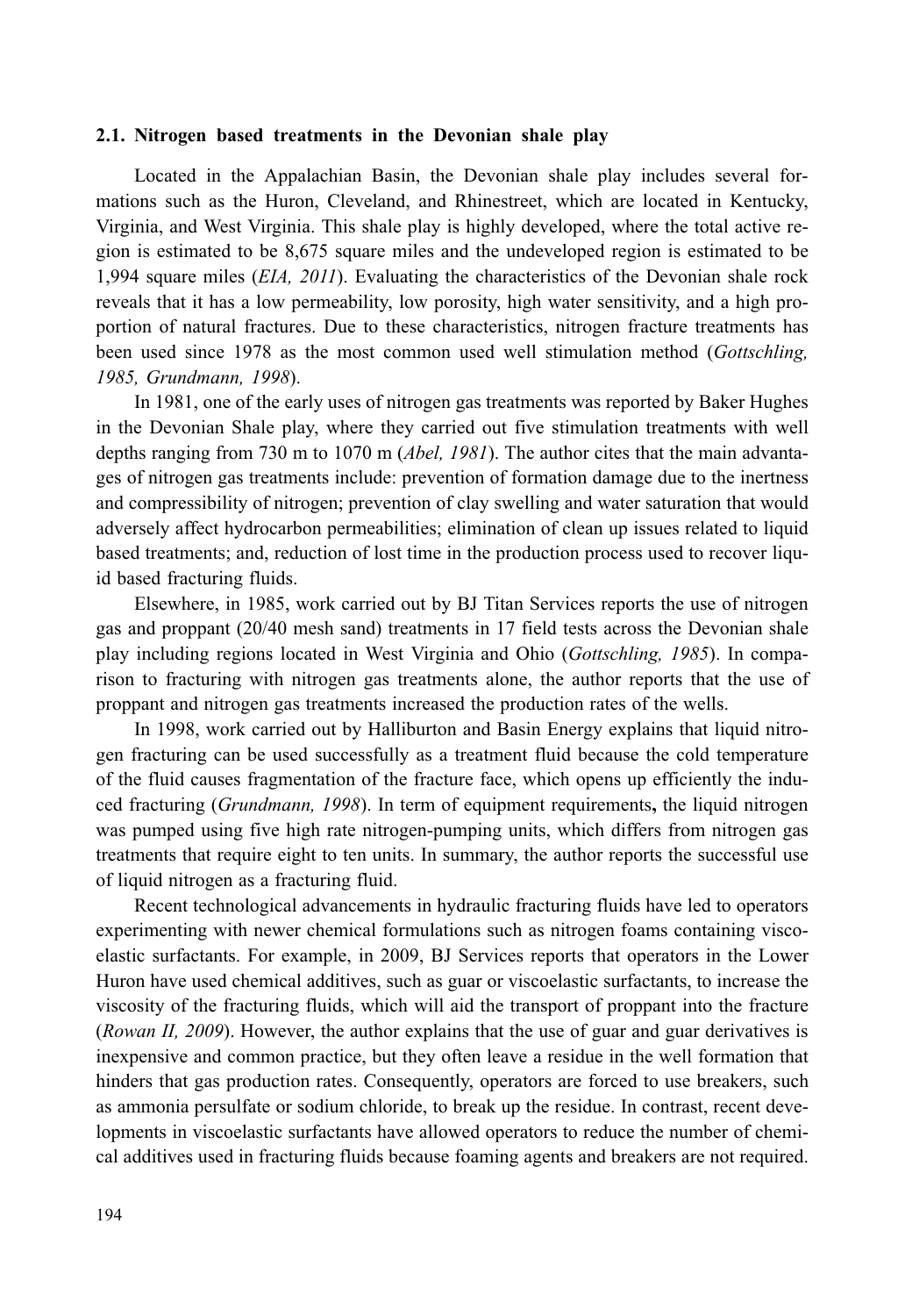However, the author acknowledges that the use of viscoelastic surfactants can be expensive because a high surfactant loading is required.

In another publication, to optimize the well completion process in the Lower Huron Shale region in 2010, EQT Corporation carried out a comparative study into different nitrogen based fracturing fluids namely nitrogen gas fracture stimulations, nitrogen foam fracture stimulations, and hybrid nitrogen fracture stimulations (Wozniak, 2010). For clarification purposes, the composition of the different fracture treatments is presented in Table 1.

| Composition of Fracture Treatments in Volumes per Stage used for a Comparative Study |  |  |  |
|--------------------------------------------------------------------------------------|--|--|--|
| into Nitrogen based fracturing fluids (Wozniak, 2010)                                |  |  |  |
|                                                                                      |  |  |  |

Table 1

| <b>Fluid Type</b> | $N_2$ Volume (scf) | <b>Water Volume (bbl)</b> | Sand (Ibs) |
|-------------------|--------------------|---------------------------|------------|
| <b>Nitrogen</b>   | 1,000,000          | ${10}$                    |            |
| Foam              | 800,000            | 300                       | 40,000     |
| Hybrid            | 900,000            | 50                        | 15,000     |

The authors report that they expected that the total estimated quantity of gas recoverable from a well, defined as the estimated ultimate recovery (EUR), for nitrogen foam treatments would be higher than nitrogen gas treatments. However, unexpectedly, the production data from the comparative study contradicted their prior assumption because the nitrogen gas treatments offered the highest EURs and analysis of their results revealed that the well performance from nitrogen gas fracture treatments were 28% higher than foamed fracture treatments and 8% higher than ultra higher quality nitrogen foam treatments. Consequently, as a direct result of this study, EQT Corporation have changed considerably their operational practices, where they have discontinued using foamed fracturing fluids in the Lower Huron formation and the Cleveland shale region in Kentucky at the beginning of 2010. Moreover, EQT Corporation state that the use of nitrogen gas fracture treatments offers an additional economic benefit because they are approximately US \$50,000 cheaper than nitrogen foam and hybrid fracture treatments (Wozniak, 2010).

#### 2.2. Nitrogen and Carbon Dioxide treatments in the Montney Play

The Montney shale gas play is located in the Western Canada Sedimentary Basin spanning a total area of 2961  $km^2$ , where it is considered very important to the Canadian natural gas supply. Many operators within the Montney play use carbon dioxide and nitrogen based fractures treatments to achieve improved rates of hydrocarbon production.

Due to the unconventional nature of the Montney play, operators have attempted to carry out field trials to evaluate the performance of different fracturing fluids; however, due to the heterogeneous nature of the shale play, some authors have not reached a general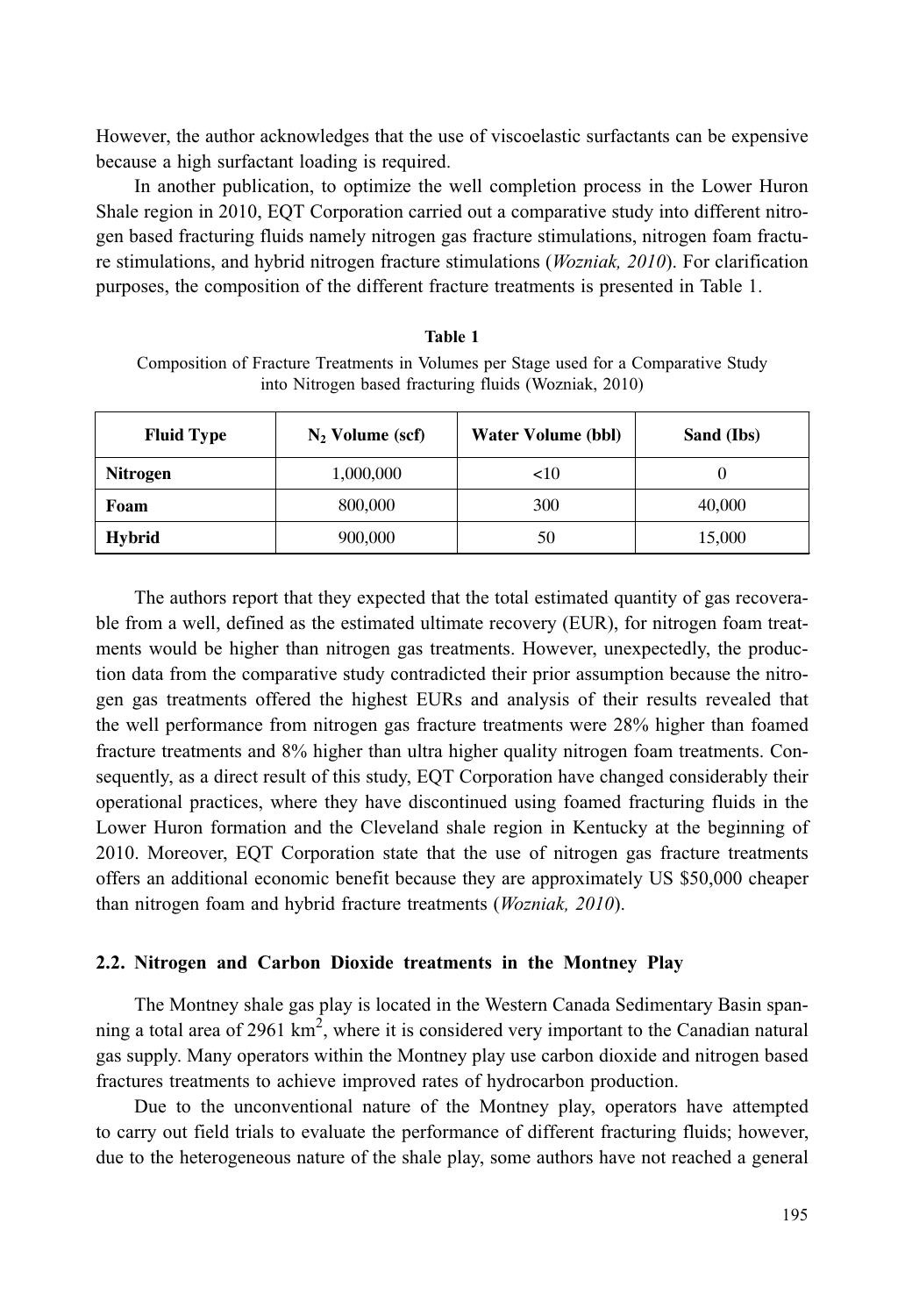consensus about the optimal fracturing fluid. For example, RPS Energy Canada Ltd, Enfrac Inc, and Ferus Inc carried out a collaborative study to compare slick-water fracturing fluids and energized fracturing fluids using nitrogen and carbon dioxide, where they selected 66 horizontal wells in 2011. When examining the results from the production data, they showed that energized fracturing fluids, in particular carbon dioxide based fluids, offer considerable superior performance compared to slick-water fracture treatments. In addition, other advantages of using energized fracturing fluids are identified such as reduced water consumption and improved cleanup (Burke et al., 2011). In contrast, in 2009, Halliburton and Trident carried out a field trial into various well stimulation fluids namely carbon dioxide foam fracturing fluid, ultrahigh quality (88%  $CO<sub>2</sub>$  by volume) biopolymer foam, and slick-water fracturing fluid. When analysing this publication, on one hand, the authors concluded that the slick-water fracturing offered the best initial production rates, and on the other hand, the authors stated that the stratographic reservoir differences might invalidate the relative comparison between the well stimulation treatments. Furthermore, the authors acknowledged the difficulty in selecting comparable candidate wells for fracture treatments (Romanson et al., 2010, Vincent, 2009).

### 2.3. Nitrogen, Carbon Dioxide and Slickwater treatments in the Marcellus Play

The Marcellus shale play is situated in the Appalachian Basin, which spans across several eastern states in the United States such as Pennsylvania, West Virginia, Ohio, New York, Maryland, and Virginia. According to the EIA, the active area (10,622 square miles) is mainly located within Pennsylvania and West Virginia and the undeveloped area consists of the remainder of the region representing 84,271 square miles (*EIA*, 2011).

Due to the unconventionality of the Marcellus shale play, many authors have debated the characterization of the shale rock in relation to issues such as water sensitivity and pressurization of the formation (Perkins, 2008, Myers, 2008). For several years, nitrogen fracture treatments have been widely used in the Marcellus shale play. However, since 2006, Perkins (2008) reports that slickwater treatments are gaining increasing dominance in the Marcellus shale play due to success stories about slickwater treatments in the Barnett shale play and advancements in chemical additives that has allowed operators to achieve higher production rates of natural gas and oil.

### 2.4. Carbon Dioxide treatments in North American shale plays

The Milk River and Medicine Hat Formations are located in Southern Alberta, Canada, where the reservoirs often have low permeabilities and high clay content. In 2002, a field trial was carried out into different carbon dioxide energized fracturing fluids to improve understanding of the overall economics of increasing gas production as opposed to focussing narrowly on the reduction of costs. The study found that the use of energized carbon dioxide foams offered significantly increased production in long-term production rates (Tulissi and May, 2002).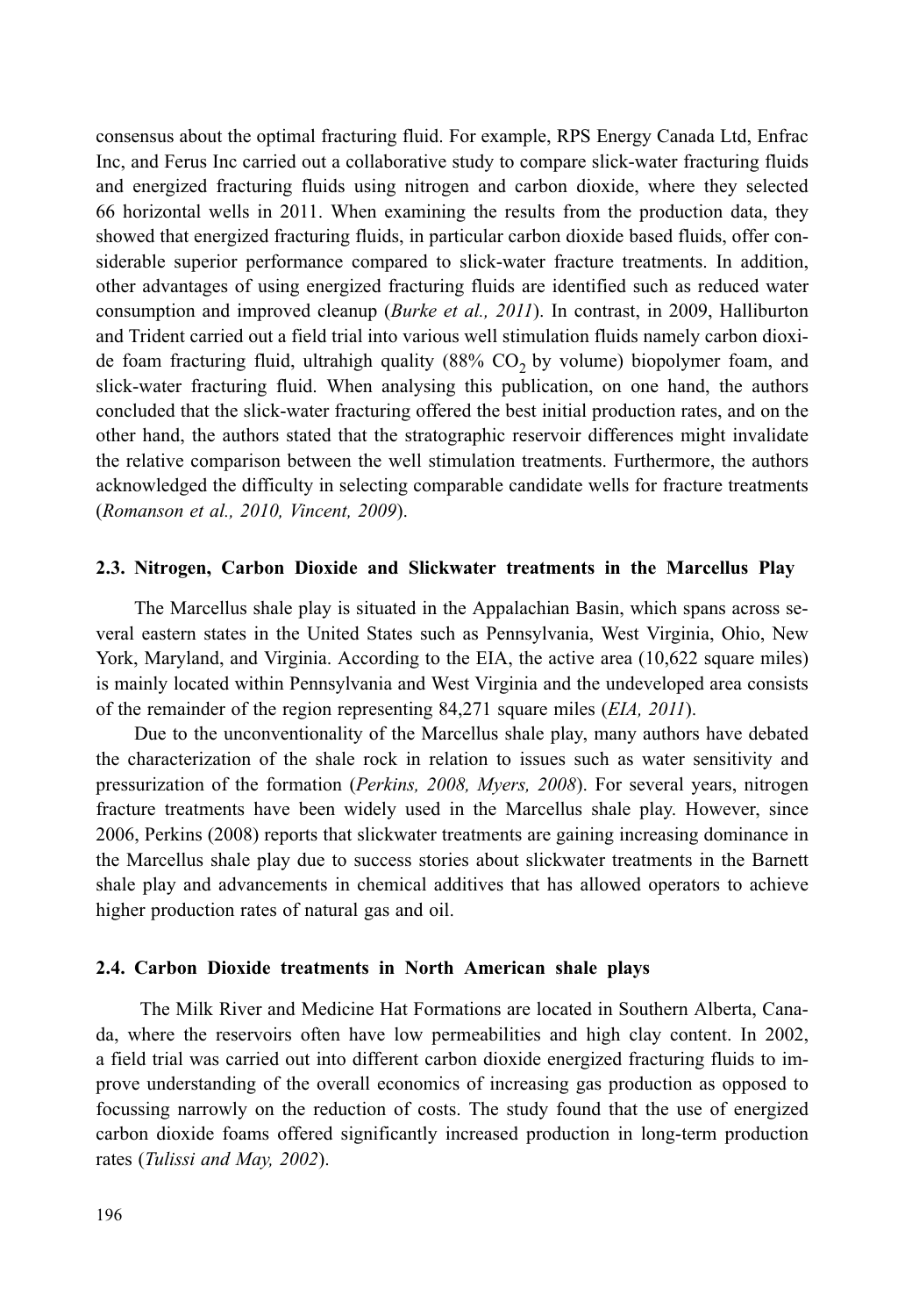Elsewhere, Gupta (2008) explains that liquid carbon dioxide has gained prevalence as a hydraulic fracturing fluid since the 1980s due to the chemistry and thermodynamic properties of the fluid. Unlike slick-water fracturing fluids, the use of liquid carbon dioxide as a fracturing fluid negates the need for chemical additives. The main advantages of using liquid carbon dioxide are that capillary fluid retention and clay swelling do not occur. When analysing the attributes of liquid carbon dioxide as a fracturing fluid, the physical properties of this fluid must be considered. One disadvantage of using cryogenic fracturing fluids is that they have a higher rate of leak-off compared to conventional fluids. However, due to the compressibility of cryogenic fluids, when they are pumped at a high pressures and low temperatures into a well, the fluid can expand volumetrically upon exposure to lower pressure and high temperature of the formation. This volumetric expansion creates a thermal expansion effect that hinders the leak off rate from the fracture into the reservoir, which propagates the fracture width (Gupta, 1998).

### 2.5. Nitrogen treatments in Western Siberia

In Western Siberia, the production of gas reserves in the Cenomanian formation plays a significant role in the Russian natural gas supply. Since these reserves have been in production from the 1980s, much of the reservoirs have become depleted, where they suffer from low pressures. Many gas operators have attempted to use conventional stimulation techniques, such as water-based crosslinked fluids, which were unsuccessful because they caused problems such as polymer damage and prolonged cleanup times. To improve the well stimulation process, gas operators have now turned to using foam fracturing fluids because they are suitable for under pressurized gas wells and they offer faster cleanup times (Oussoltsev et al., 2008). Work carried out by Schlumberger and Gazpromneft investigated the use of nitrogen foam stimulations using 70% quality with a viscoelastic surfactant. The study found that there was a substantial reduction in clean up time, a reduction in formation damage, and promising production data in depleted zones. From an operational standpoint, the authors concluded that the expansion of foamed fracturing would require developments in infrastructure and operation logistics(Oussoltsev et al., 2008).

#### 3. **CONCLUSION**

Nitrogen and carbon dioxide fracture treatments have been successfully used for the stimulation of unconventional shale plays that are characterized as shallow, depleted, low permeability, low porosity, water sensitive and under pressurized. The use of nitrogen and carbon dioxide treatments as an alternative to water based treatments is prevalent in the Devonian and the Montney shale plays. The main advantages of nitrogen and carbon dioxide treatments include improved well cleanup, prevention of formation damage and reduced water requirements. However, further technological advancements are required to address the shortcomings of nitrogen and carbon dioxide treatments, which include high leak off rate especially when used as a cryogenic liquid, and high pumping pressure relative to water based treatments.